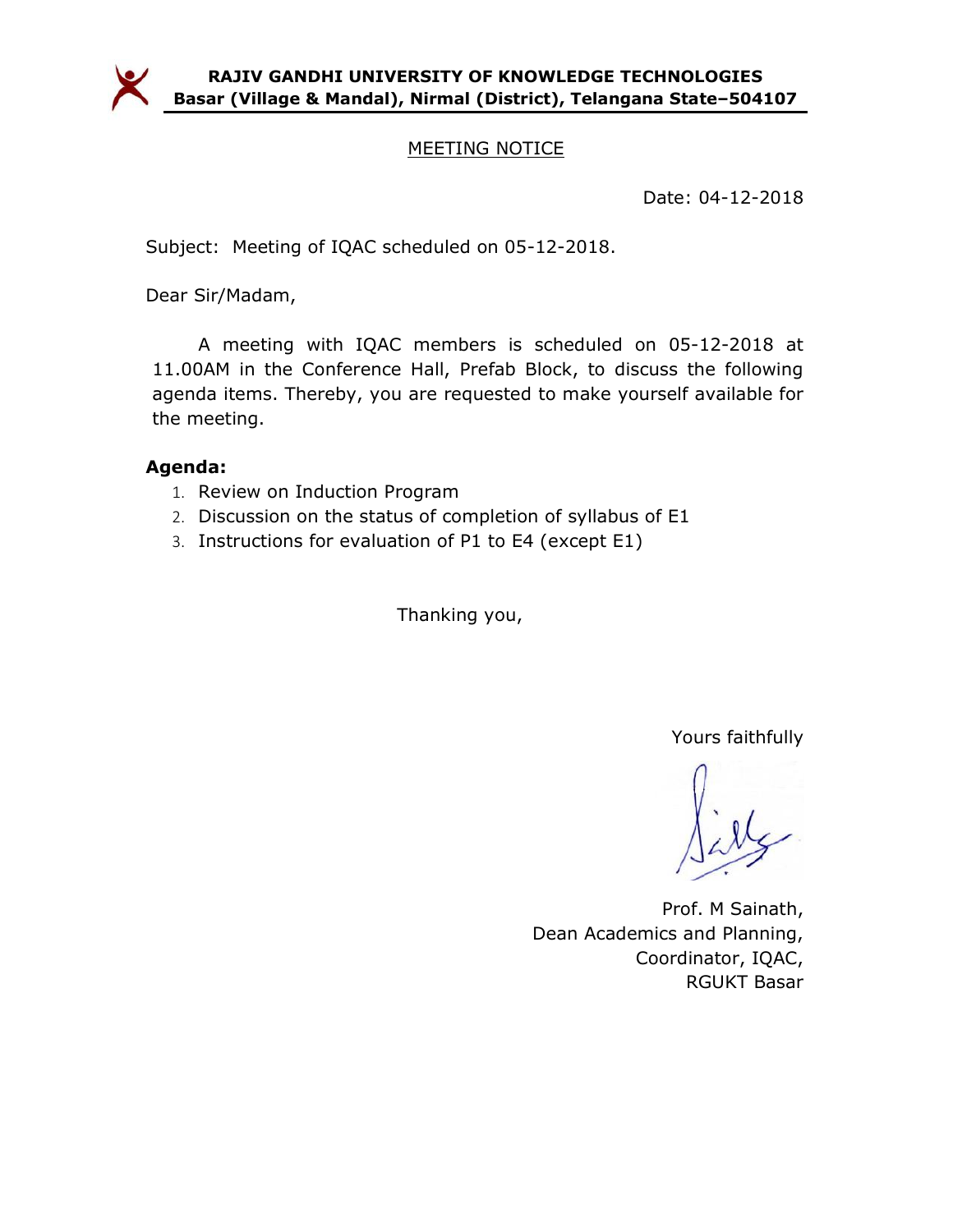

## Minutes of the Meeting Held on 05.12.2018 at 11.00 AM in the Conference Hall, Prefab Block, RGUKT – Basar

#### Agenda:

- 1. Review on Induction Program
- 2. Discussion on the status of completion of syllabus of E1
- 3. Instructions for evaluation of P1 to E4 (except E1)

#### Members Present:

- 1. Dr. A Ashok, IAS, Vice Chancellor, Chairperson
- 2. Prof. Srihari Somu, Dean (R & D, Sciences & Humanities), Senior Member
- 3. Prof. M. Sainath, Dean (Academics & Planning, IIED, Training & Placements), Coordinator
- 4. Prof. T. Rajagopala Chary, Dean Engineering, Senior Member
- 5. Prof. S. Rajesham, Professor, Senior Member
- 6. Mr. Ranadheer Sagi. Associate Dean Academics, Member
- 7. Mr. G Srinivas Sagar, Controller of Examinations, Member
- 8. Mr. K Mahesh, Head, Dept of ME, Member
- 9. Ms. Santhi Jagadeeswari, Head, Dept of CE, Member
- 10. Ms. K Nandini, Head, Dept of Chemical Engg., Member
- 11. Mr. A Ch MadhuSudana Rao, Head, Dept of ECE, Member
- 12. Mr. M Laxman, Head, Dept of EEE, Member
- 13. Mr. A Ashok Kumar, Head, Dept of MME, Member
- 14. Mr. G Ranjith Kumar, Head, Dept of CSE, Member

The Chairperson welcomed the members and presented the Agenda of the meeting. The members discussed the Agenda in detail and the following are the minutes of the meeting.

#### Item No. 1: Review on impact on introducing Induction Program on students

The Vice Chancellor has invited the views and opinions of the members on the outcome of the Induction program. The members have expressed their satisfaction in the way it was organized and the topics discussed by the expert members. The program has covered various aspects like Human values and ethics, Social issues and Public awareness, Yoga, Sports and Games, Life skills, Management skills and Creative arts. The wide spectrum has created lot of awareness in the minds of the students and helped them to act more maturely. All the members have insisted that such programs shall be conducted at regular basis for students.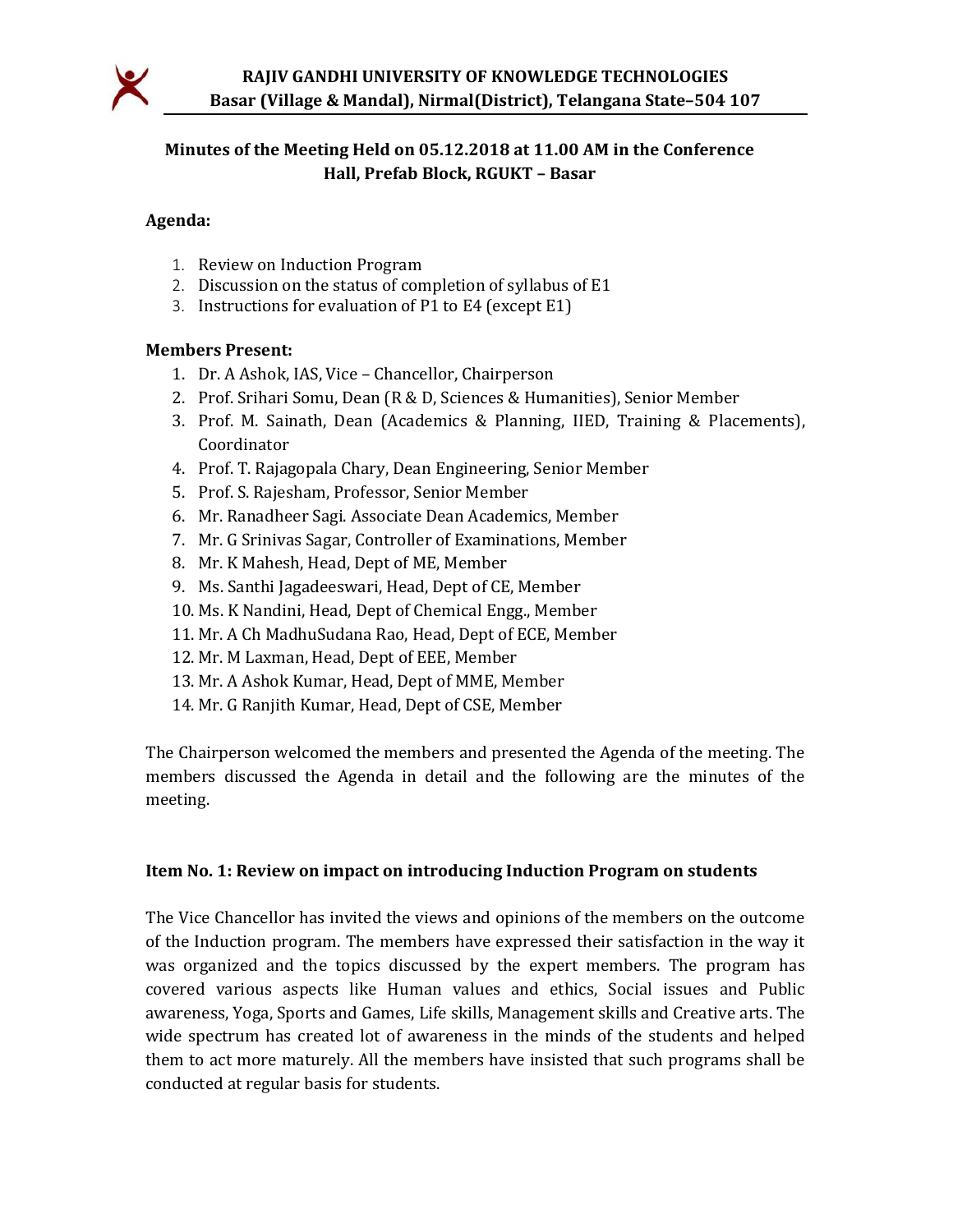The Vice Chancellor has appreciated the team for organizing the program in a structured manner.

#### Item No. 2: Discussion on the status of completion of syllabus of E1

The Vice Chancellor has inquired about the status of syllabus coverage of E1 subjects. The Dean Academics and Planning has informed the Vice Chancellor that the syllabus of the E1 courses is covered as per the schedule. However, due to the unexpected vacation, the regular classes were disturbed which shall be compensated by taking extra classes so that the academic schedule is not disturbed. It was also informed that the semester gap between rest of the batches and E1 is almost about a month in the beginning of the academic year which has been designed in such a way that the academic year for all the batches shall be completed uniformly for all the batches.

### Item No. 3: Instructions for evaluation of P1 to E4 (except E1)

The Vice Chancellor has invited Controller of Examinations (CoE) to present the scheme of evaluation to the members. The CoE has informed the members that a communication from the exam section shall be made once the coding of the answer scripts are completed to the respective faculty members. Further, it was informed that the faculty members have to elevate the scripts only in the evaluation room on regular basis so that the results can be declared in the stipulated time.

At the end of the meeting, the Vice Chancellor has thanked the members.